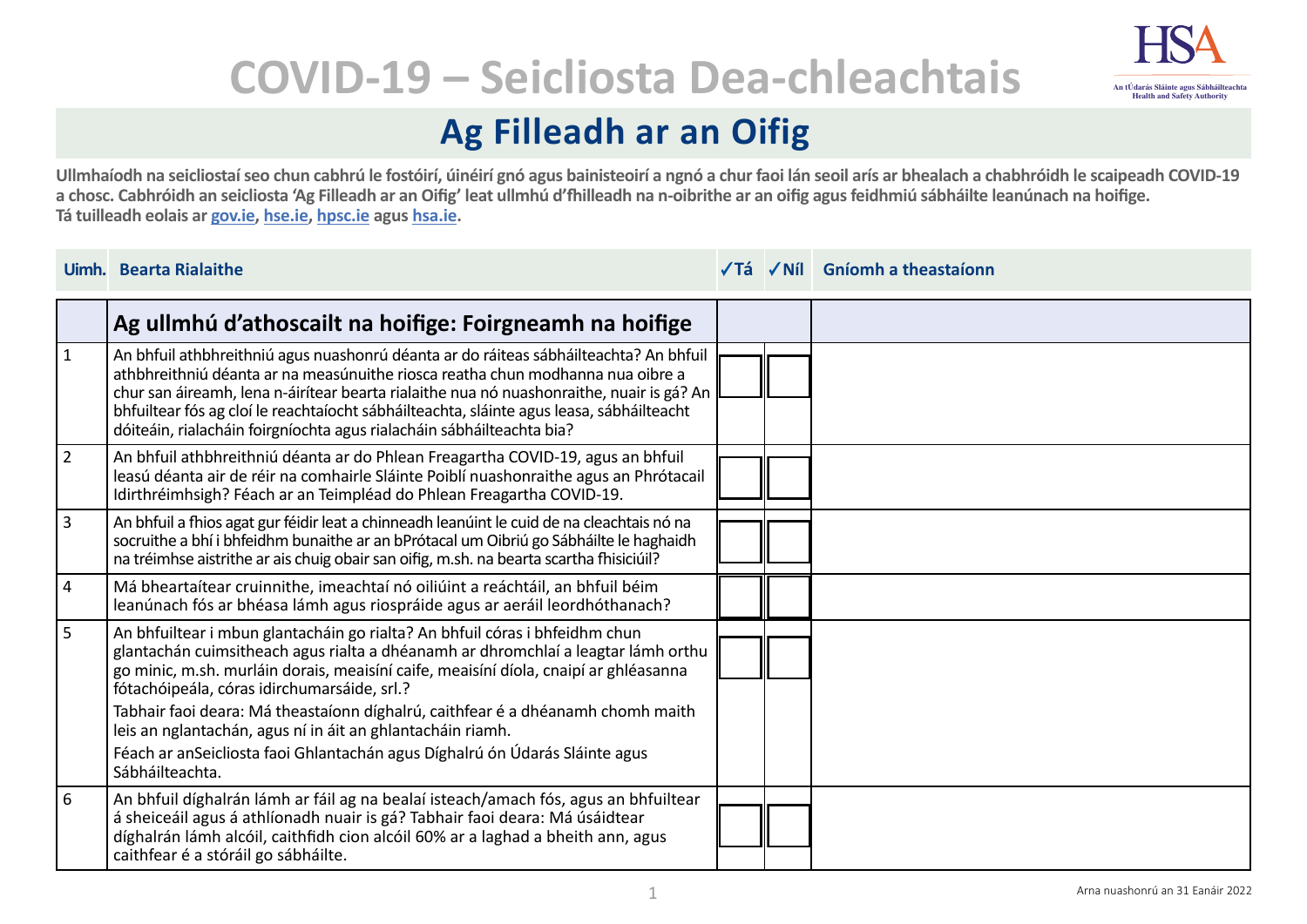|            | Uimh. Bearta Rialaithe                                                                                                                                                                                                                                                                                                                                                                                                                                                                                                               |  | $\sqrt{Ta}$ $\sqrt{Nil}$ Gníomh a theastaíonn |
|------------|--------------------------------------------------------------------------------------------------------------------------------------------------------------------------------------------------------------------------------------------------------------------------------------------------------------------------------------------------------------------------------------------------------------------------------------------------------------------------------------------------------------------------------------|--|-----------------------------------------------|
| $\sqrt{7}$ | An bhfuil bearta cuí i bhfeidhm chun a chinntiú go bhfuil an t-ionad oibre á aeráil?<br>Tá treoir bhreise sa Seicliosta faoi Ghlantachán agus Díghalrú ón Údarás Sláinte<br>agus Sábháilteachta.                                                                                                                                                                                                                                                                                                                                     |  |                                               |
| 8          | An bhfuil na córais aerála agus astarraingthe á nglanadh agus á gcothabháil sula<br>n-athosclaíonn an oifig agus ag eatraimh rialta? An bhfuil bearta i bhfeidhm chun a<br>chinntiú go bhfuil siad in úsáid i gceart?                                                                                                                                                                                                                                                                                                                |  |                                               |
| 9 ا        | An bhfuil póstaeir COVID-19 ar taispeáint i bpríomhlimistéir an ionaid oibre, m.sh.<br>na bealaí isteach/amach, an bhialann, an gnáthlimistéar oifige, agus ar chláir fógraí<br>na foirne?<br>Tá liosta de phóstaeir agus acmhainní físeáin ó Fheidhmeannacht na Seirbhíse<br>Sláinte/Lárionad Faire um Chosaint Sláinte agus ó gov.ie ar fáil ar hsa.ie/covid19,<br>lena n-áirítear cinn ar shláinteachas lámh, scaradh fisiciúil, béasa riospráide agus<br>aeráil. Tá acmhainní COVID-19 a aistríodh ar fáil ó hse.ie agus hsa.ie. |  |                                               |
|            | Ag ullmhú d'athoscailt na hoifige: Oibrithe                                                                                                                                                                                                                                                                                                                                                                                                                                                                                          |  |                                               |
| 10         | An bhfuil córas i bhfeidhm agat chun coinneáil ar an eolas faoin gcomhairle is deireanaí<br>ón Rialtas faoi COVID-19 agus chun an chomhairle sin a chur in iúl do na hoibrithe?                                                                                                                                                                                                                                                                                                                                                      |  |                                               |
| 11         | An bhfuil seisiún ionduchtaithe/eolais faoi bhearta coisc agus rialaithe<br>ionfhabhtuithe (IPC) COVID-19 curtha ar fáil do na hoibrithe?                                                                                                                                                                                                                                                                                                                                                                                            |  |                                               |
| 12         | Mura bhfuil duine/daoine in ann filleadh ar an ionad oibre mar gheall ar COVID-19,<br>an bhfuil athbhreithniú déanta agat ar an Treoir Eatramhach le haghaidh Oibrithe<br>maidir le hInniúlacht chun Oibre i ndiaidh Asláithreachta de bharr COVID-19, agus<br>an bhfuil machnamh déanta agat ar bhearta malartacha féideartha don duine/do<br>na daoine sin? An bhfuil tú tar éis iad a chur ar an eolas faoin Treoir le haghaidh<br>Oibrithe maidir le hInniúlacht chun Oibre?                                                     |  |                                               |
| 13         | An bhfuil Príomh-Ionadaí Oibrithe/Príomh-Ionadaithe Oibrithe ceaptha agus an<br>bhfuil a sonraí tugtha agat do na hoibrithe, lena n-áirítear sonraí faoina ról?                                                                                                                                                                                                                                                                                                                                                                      |  |                                               |
| 14         | An bhfuil Seicliosta, an cúrsa ar líne agus an póstaer do na Príomh-Ionadaithe<br>Oibrithe ón Údarás Sláinte agus Sábháilteachta tugtha don Phríomh-Ionadaí<br>Oibrithe/ do na Príomh-Ionadaithe Oibrithe chun cabhrú lena ról? Tá na<br>hacmhainní sin ar fáil saor in aisce ar hsa.ie/covid19.                                                                                                                                                                                                                                     |  |                                               |
| 15         | An bhfuil córais tacaíochta i bhfeidhm do na hoibrithe? An bhfuil a fhios acu cá<br>bhfaighidís eolas faoi shláinte agus folláine a bhainistiú i rith COVID-19 m.sh.<br>podchraoltaí agus físeáin HSA?                                                                                                                                                                                                                                                                                                                               |  |                                               |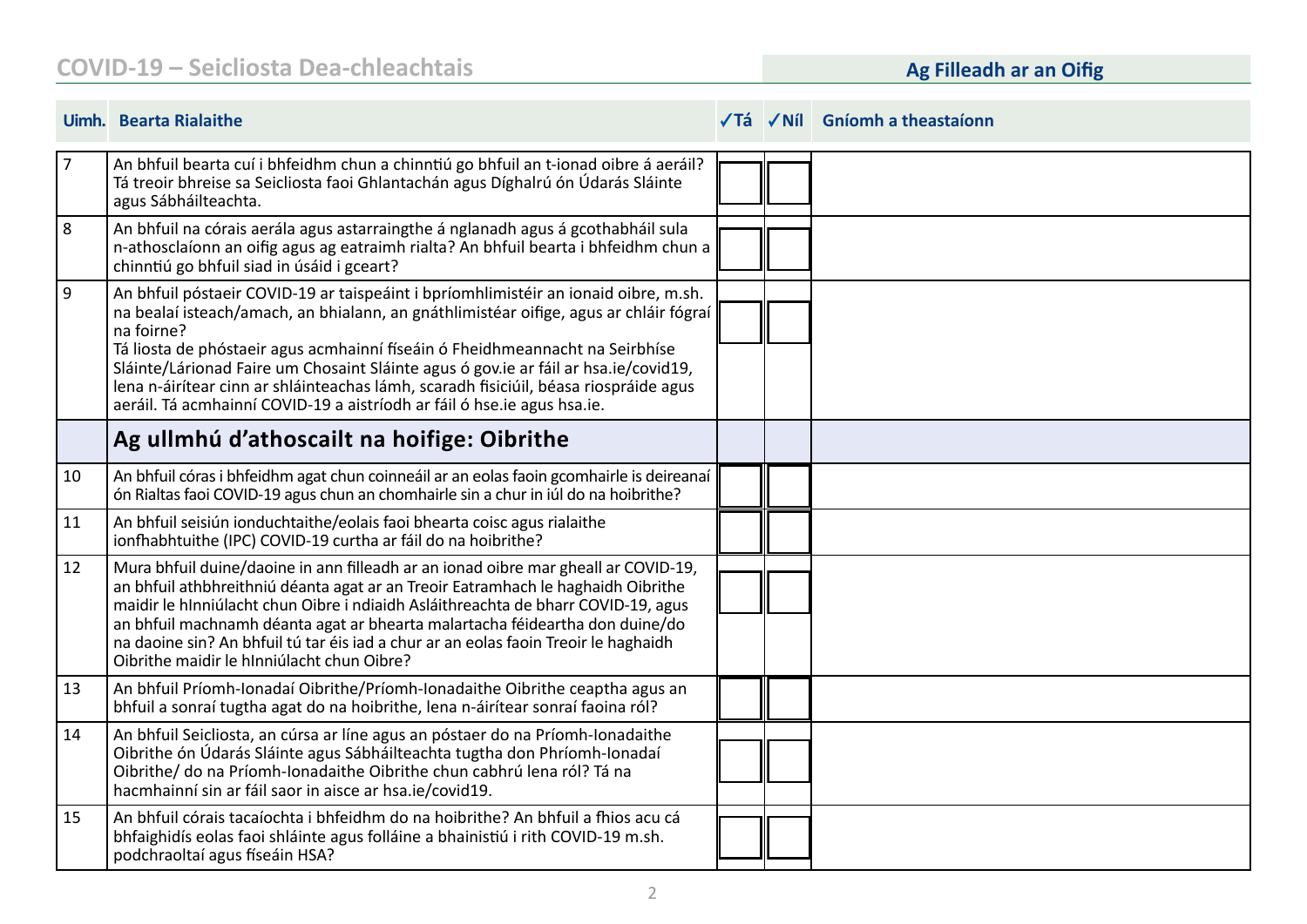|    | Uimh. Bearta Rialaithe                                                                                                                                                                                                                                                                                                                                                                                                                                                                                                                                       |  | √Tá √Níl Gníomh a theastaíonn |
|----|--------------------------------------------------------------------------------------------------------------------------------------------------------------------------------------------------------------------------------------------------------------------------------------------------------------------------------------------------------------------------------------------------------------------------------------------------------------------------------------------------------------------------------------------------------------|--|-------------------------------|
| 16 | An bhfuil córas i bhfeidhm chun eolas tinrimh a choinneáil?<br>Tabhair faoi deara: Cé gur cuireadh deireadh leis an ngá atá le log teagmhála a<br>choinneáil ina bhfuil sonraí oibrithe agus cuairteoirí san ionad oibre, d'fhéadfadh go<br>mbeadh ort eolas tinrimh a chur ar fáil, de réir mar is cuí, sa chás go mbeadh ar an<br>Roinn Sláinte Poiblí áitiúil ráig a fhiosrú.                                                                                                                                                                             |  |                               |
|    | <b>Mearthástáil Dhiagnóiseach Antaigine (RADT)</b>                                                                                                                                                                                                                                                                                                                                                                                                                                                                                                           |  |                               |
| 17 | Má tá tú ag cuimhneamh ar chlár RADT le haghaidh d'ionaid oibre, an bhfuil tú<br>tar éis dul i gcomhairle leis na hoibrithe agus lena n-ionadaithe? Is féidir é sin a<br>dhéanamh mar chuid de chur i bhfeidhm Phlean Freagartha COVID-19 agus ba<br>cheart go mbeadh an Príomh-Ionadaí Oibrithe/na Príomh-Ionadaithe Oibrithe<br>agus an tIonadaí Sábháilteachta/na hIonadaithe Sábháilteachta páirteach ann.<br>Tabhair faoi deara: Is faoi na hoibrithe a chinneadh páirt a ghlacadh in RADT agus<br>ní gá dóibh a bheith páirteach ann murar mian leo é. |  |                               |
| 18 | Má tá réim Mearthástála Diagnóisí Antaigine á bunú don oifig, an bhfuil<br>athbhreithniú déanta agat ar na bearta a phléitear sa Phrótacal Idirthréimhseach<br>(Cuid C10)?                                                                                                                                                                                                                                                                                                                                                                                   |  |                               |
|    | An bhfuil measúnú riosca i scríbhinn curtha i gcrích agat le haghaidh na<br>gníomhaíochta nua oibre seo, agus rioscaí sonracha? An bhfuil na moltaí Sláinte<br>Poiblí agus treoracha úsáide an déantúsóra curtha san áireamh agat?                                                                                                                                                                                                                                                                                                                           |  |                               |
|    | Féach ar shuíomh gréasáin an Údaráis Rialála Táirgí Sláinte agus ar Sheicliosta HSA<br>faoi RADT.                                                                                                                                                                                                                                                                                                                                                                                                                                                            |  |                               |
|    | Tabhair faoi deara: Fiú má thugtar faoi RADT, caithfear fós cloí go hiomlán le bearta<br>coisc agus rialaithe ionfhabhtuithe eile, ar nós glanadh lámh, maisc/clúdaigh a<br>chaitheamh, béasa riospráide agus aeráil.                                                                                                                                                                                                                                                                                                                                        |  |                               |
|    | Ag obair san oifig:                                                                                                                                                                                                                                                                                                                                                                                                                                                                                                                                          |  |                               |
| 19 | An bhfuil eolas agus comhairle tugtha agat do na hoibrithe faoi shláinteachas<br>lámh, béasa riospráide agus an tábhacht a bhaineann le haeráil mhaith?                                                                                                                                                                                                                                                                                                                                                                                                      |  |                               |
| 20 | Má tá deasca sealaíochta in úsáid, an bhfuil ábhair ghlantacháin oiriúnacha ar fáil do<br>na hoibrithe chun an spás a ghlanadh sula n-úsáidtear é agus ina dhiaidh?                                                                                                                                                                                                                                                                                                                                                                                          |  |                               |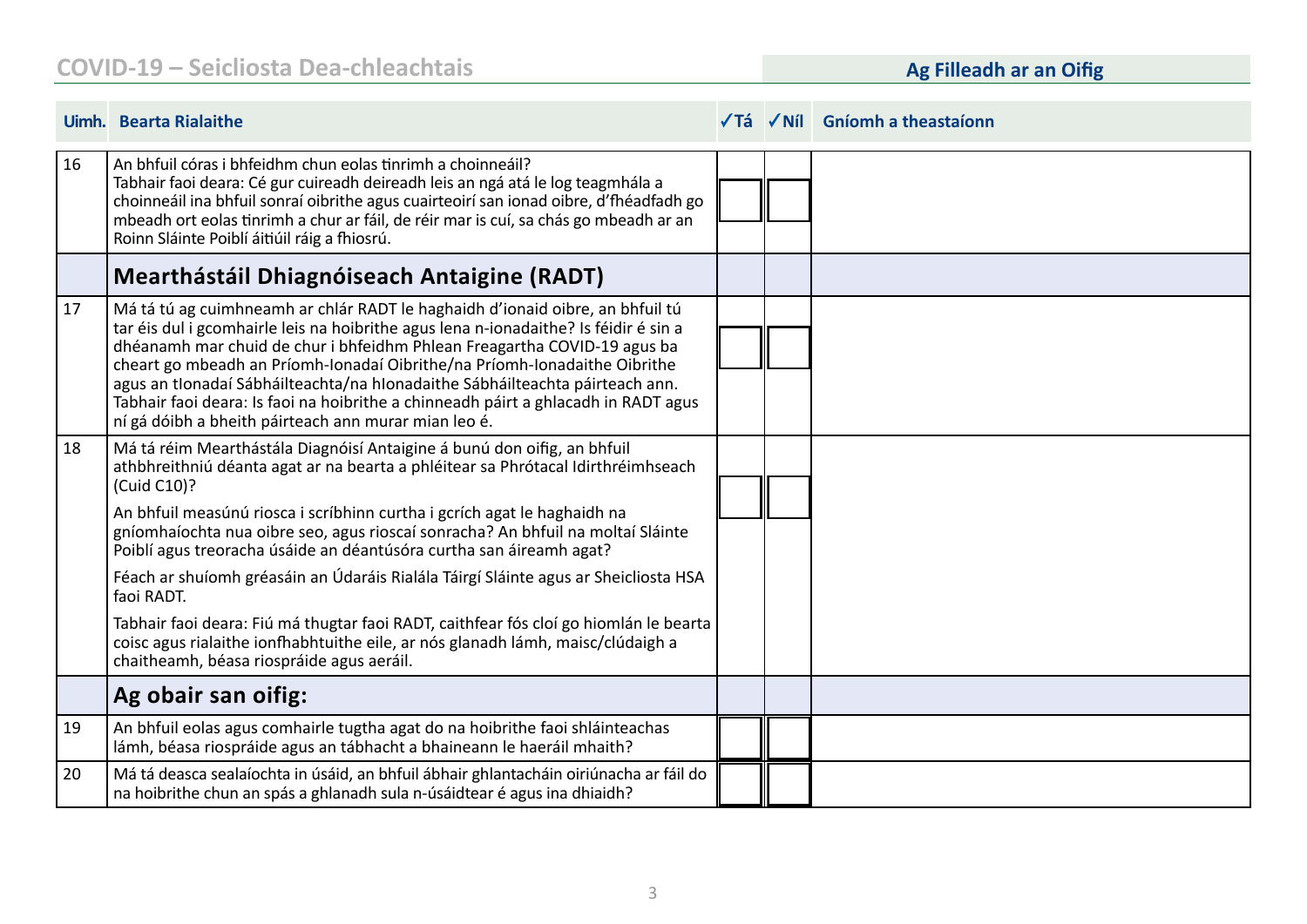|    | Uimh. Bearta Rialaithe                                                                                                                                                                                                                                                                                                              |  | √Tá √Níl Gníomh a theastaíonn |
|----|-------------------------------------------------------------------------------------------------------------------------------------------------------------------------------------------------------------------------------------------------------------------------------------------------------------------------------------|--|-------------------------------|
| 21 | An bhfuil bearta i bhfeidhm chun cabhrú le hoibrithe ag a bhfuil riachtanais<br>bhreise cloí le nósanna imeachta an ionaid oibre, m.sh. uirlisí cumarsáide ar nós<br>comharthaí nó fógraí atá soiléir agus sothuigthe chun teachtaireachtaí sláinte agus<br>sábháilteachta a chur in iúl?                                           |  |                               |
| 22 | An bhfuil na hoibrithe in ann oibriú go compordach sa spás oibre aeráilte?                                                                                                                                                                                                                                                          |  |                               |
|    | Tabhair faoi deara: Níor cheart gaothráin deisce ná síleála a úsáid i limistéir ina<br>bhfuil an aeráil go dona toisc go bhféadfaidís na braoiníní víris a athshruthú. Níor<br>cheart gaothráin a úsáid ach i limistéir ina mbíonn duine amháin.                                                                                    |  |                               |
| 23 | An bhfuil ábhair ghlantacháin ar nós ceirtíní tugtha do na hoibrithe, chomh maith le<br>boscaí/málaí bruscair?                                                                                                                                                                                                                      |  |                               |
|    | An bhfuil tú tar éis a rá leis na hoibrithe a dtrealamh oibre pearsanta féin a<br>ghlanadh, m.sh. gutháin deisce, agus gan gutháin, pinn ná earraí eile a roinnt lena<br>gcomhghleacaithe?                                                                                                                                          |  |                               |
| 24 | I gcás cruinnithe, imeachtaí nó oiliúna, an bhfuil béasa lámh agus riospráide agus<br>aeráil leordhóthanach i bhfeidhm?                                                                                                                                                                                                             |  |                               |
|    | Nósanna imeachta leithlisithe:                                                                                                                                                                                                                                                                                                      |  |                               |
| 25 | An bhfuil tú tar éis a rá le hoibrithe go gcaithfidh siad fanacht sa bhaile ón obair<br>má bhíonn comharthaí agus siomptóim COVID-19 orthu, féin-leithlisiú, agus tástáil<br>a dhéanamh?                                                                                                                                            |  |                               |
| 26 | An bhfuil tú tar éis a rá le hoibrithe go gcaithfidh siad fanacht sa bhaile ón obair<br>má bhíonn toradh dearfach ar thástáil COVID-19 acu, agus cloí leis an gcomhairle<br>Sláinte Poiblí i dtaobh a dtoraidh tástála (idir PCR agus antaigin)?                                                                                    |  |                               |
| 27 | An bhfuil na hoibrithe ar an eolas faoi na nósanna imeachta atá le glacadh má<br>thagann comharthaí nó siomptóim COVID-19 orthu ag an obair?                                                                                                                                                                                        |  |                               |
| 28 | An bhfuil limistéar/limistéir leithlisithe sainaitheanta agus comharthaí in airde<br>dóibh roimh ré, chun dul i ngleic le cás(anna) amhrasta COVID-19 san oifig? An<br>bhfuil bainisteoir agus foireann freagartha COVID-19 ar fáil chun dul i ngleic le<br>cásanna dá leithéid? Féach ar chuid C4. den Phrótacal Idirthréimhseach. |  |                               |
| 29 | An bhfuil an limistéar/na limistéir leithlisithe ainmnithe scartha amach ón<br>bpríomhoifig, agus taobh thiar de dhoras dúnta? Murar féidir doras a dhúnadh, an<br>bhfuil an limistéar ainmnithe scartha amach ó oibrithe agus ó dhaoine eile?                                                                                      |  |                               |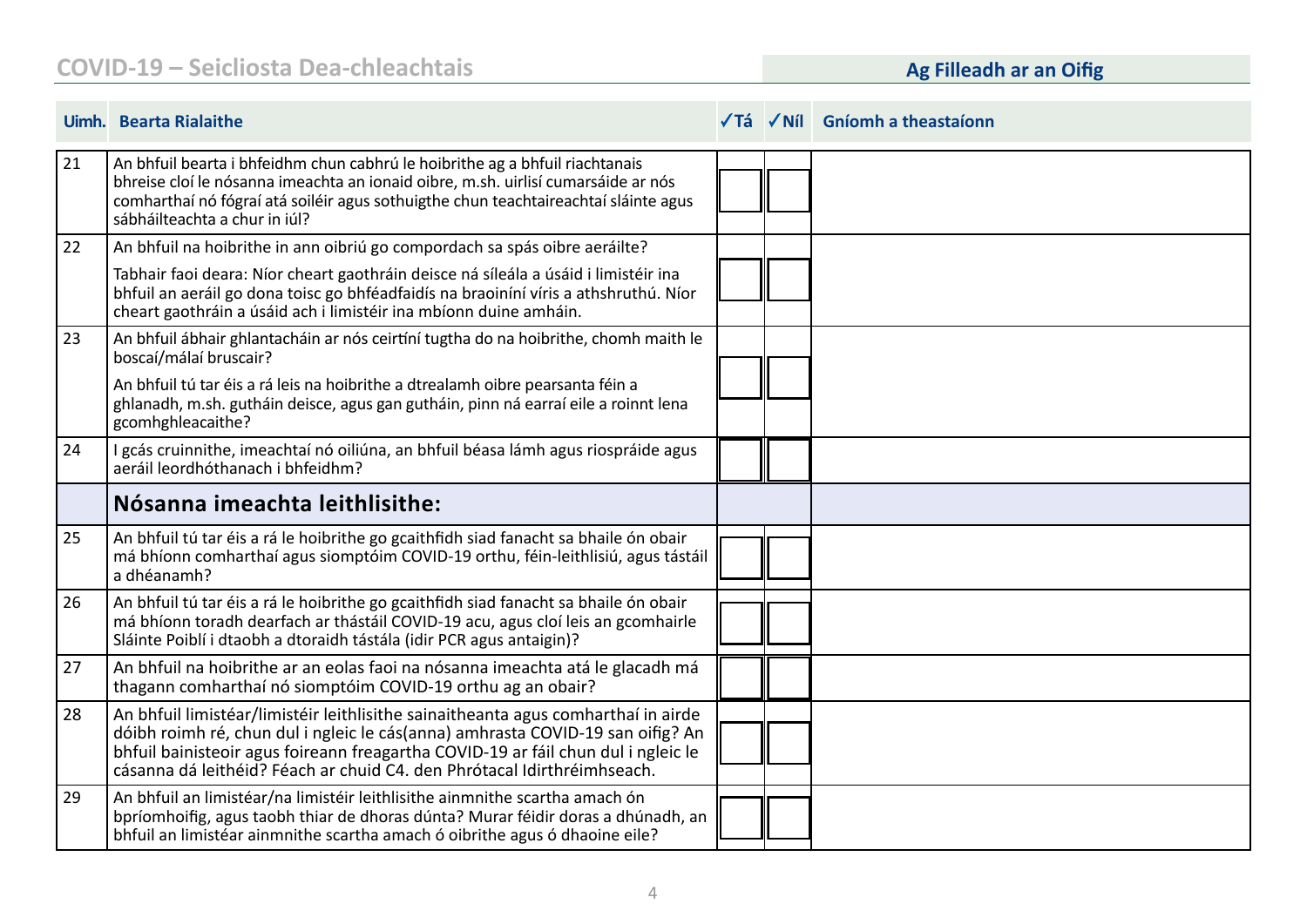### **COVID-19 – Seicliosta Dea-chleachtais**

### **Ag Filleadh ar an Oifig**

|    | Uimh. Bearta Rialaithe                                                                                                                                                                                                                                                                                                                                                                                    |  | $\sqrt{I}$ á $\sqrt{I}$ Níl Gníomh a theastaíonn |
|----|-----------------------------------------------------------------------------------------------------------------------------------------------------------------------------------------------------------------------------------------------------------------------------------------------------------------------------------------------------------------------------------------------------------|--|--------------------------------------------------|
| 30 | An bhfuil fuinneog sa limistéar/sna limistéir leithlisithe is féidir a oscailt don aeráil?<br>An bhfuil na hearraí riachtanacha ar fáil ann, m.sh. trealamh cosanta pearsanta<br>(PPE), maisc leighis nó análaitheora, ciarsúir pháipéir, díghalrán lámh, díghalrán<br>agus/nó ceirtíní, boscaí/málaí bruscair?                                                                                           |  |                                                  |
| 31 | An bhfuil córas i bhfeidhm chun dramhaíl a dhiúscairt, go háirithe dramhaíl<br>atá éillithe nó a cheaptar atá éillithe ag COVID-19? Féach ar anSeicliosta faoi<br>Ghlantachán agus Díghalrú ón Údarás Sláinte agus Sábháilteachta.                                                                                                                                                                        |  |                                                  |
|    | Saoráidí bialainne agus leasa:                                                                                                                                                                                                                                                                                                                                                                            |  |                                                  |
| 32 | An bhfuil dromchlaí a leagtar lámh orthu go minic á nglanadh go cuimsitheach<br>agus go rialta, m.sh. murláin dorais, doras cuisneora, citeal, sconnaí, srl.?                                                                                                                                                                                                                                             |  |                                                  |
| 33 | An bhfuil sé ráite leis na hoibrithe gan sceanra, cupáin, bia, deochanna, srl., a roinnt<br>lena chéile?                                                                                                                                                                                                                                                                                                  |  |                                                  |
| 34 | An bhfuil saoráidí leithris agus glanta lámh á nglanadh go rialta, an bhfuil tuáillí<br>páipéir ar fáil, agus an bhfuil córas i bhfeidhm chun stoic a sheiceáil agus a<br>athlíonadh de réir mar is gá?                                                                                                                                                                                                   |  |                                                  |
|    | Ag taisteal chuig an/ón obair agus le haghaidh na hoibre:                                                                                                                                                                                                                                                                                                                                                 |  |                                                  |
| 35 | An bhfuil tú tar éis a rá leis na hoibrithe a thaistealaíonn chuig an obair agus ón<br>obair ar iompar poiblí go gcaithfidh siad masc/clúdach aghaidhe a chaitheamh<br>agus a lámha a níochán le gallúnach agus uisce nó díghalrán lámh roimh dhul ar<br>iompar poiblí agus ina dhiaidh?                                                                                                                  |  |                                                  |
| 36 | Má tá a gcarr pearsanta in úsáid don obair, an bhfuil tú tar éis a rá leis na hoibrithe<br>gur cheart dóibh cuimhneamh ar mhasc/chlúdach aghaidhe a chaitheamh? An<br>bhfuil tú tar éis a rá leis na hoibrithe fuinneoga a oscailt cuid den bhealach ar dhá<br>thaobh an chairr chun an aeráil a fheabhsú, agus gan na córais aerála a shocrú ar<br>athshruthú aeir, a d'fhéadfadh an víreas a scaipeadh? |  |                                                  |
| 37 | Nuair atá oibrithe oifige ag taisteal le haghaidh na hoibre, an bhfuil ábhair<br>ghlantacháin tugtha dóibh (m.sh. ceirtíní, díghalrán lámh) chun a lámha agus an<br>fheithicil a ghlanadh, go háirithe na dromchlaí a leagtar lámh orthu go minic, sula<br>n-úsáidtear an fheithicil agus ina dhiaidh?                                                                                                    |  |                                                  |
| 38 | An bhfuil tú tar éis a rá leis na hoibrithe gur cheart dóibh a lámha a níochán nó<br>díghalrán lámh a úsáid sula dtagann siad isteach san oifig agus sula bhfágann siad í.                                                                                                                                                                                                                                |  |                                                  |